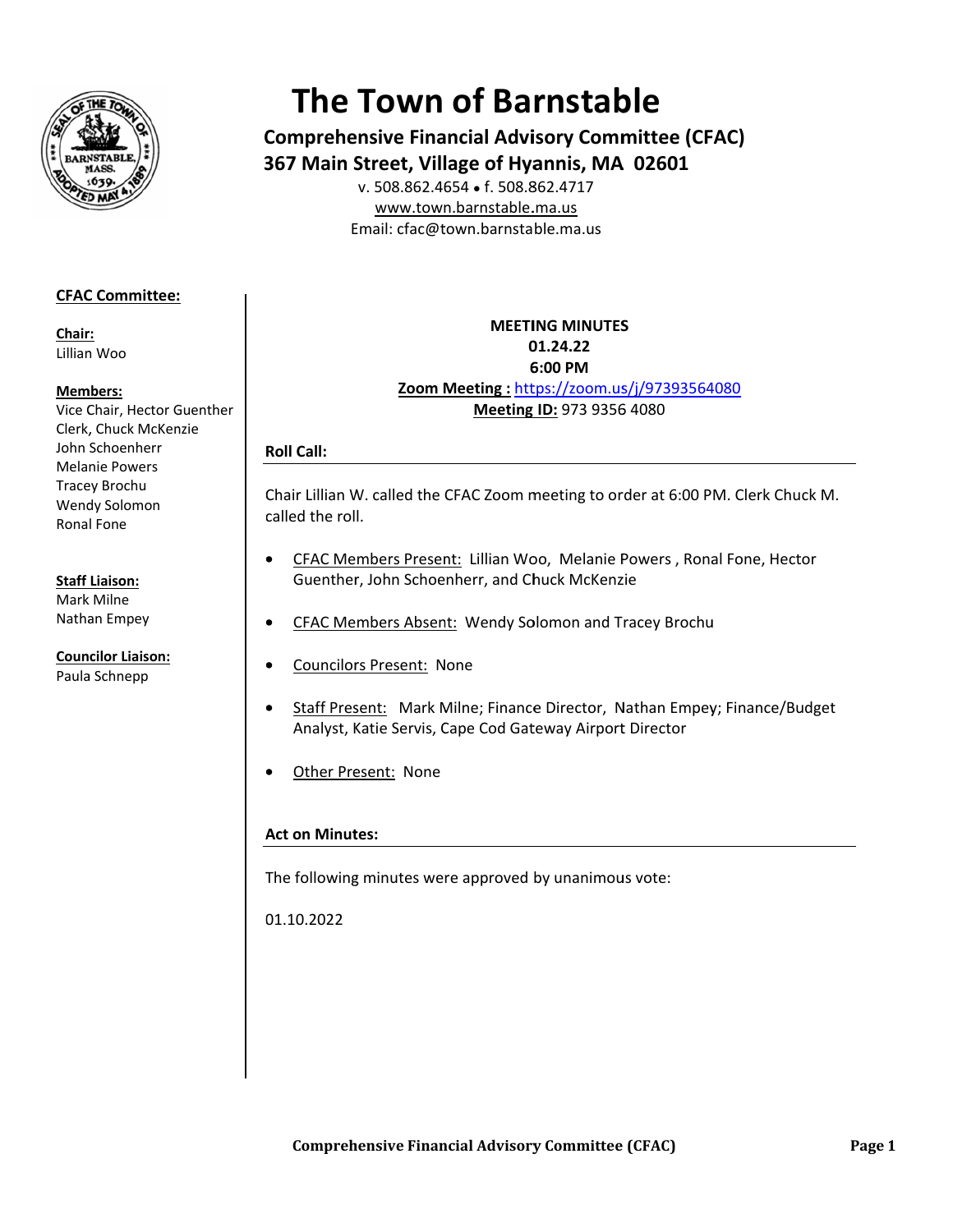#### **Public Comments:**

None

## **Correspondence:**

Vice Councilor Paula S. noted we're in the beginning of the budgetary season, which regulatory agreements are coming before the council for approval. From this, there would also be some significant changes to the downtown zoning. Vice Councilor Paula S. noted these may not have an immediate financial impact, but they will probably provide some future new growth dollars. Vice Councilor Paula S. noted we are also continuing discussions on the Comprehensive Wastewater Management activity, which the CWMP financial situation is dynamic and our sense of urgency for finding additional financing may be pushed off for a little bit of time. Vice Councilor Paula S. noted we anticipate a full council meeting sometime in March regarding our status of the CWMP. Vice Chair Lillian W. responded these discussions would include the council's previous discussions on how to finance the CWMP. Vice Councilor Paula S. responded that is correct.

## **Staff Report:**

Director Mark M. noted the town charter requires our financial statements be audited every year, which the audit was completed by the end of December and the Annual Comprehensive Financial Report has been issued. Director Mark M. noted we received an unqualified opinion on the financial statements, which indicates the town's financial statements fairly state the town's financial condition. Director Mark M. noted a few highlights include: cash and investments balance increased \$57 to \$69 million, receivables and other assets decreased \$17 to \$13 million as we had a very good year on tax collections, total General Fund balance increased from \$50 to \$56 million, outstanding debt increased by almost \$12 million, more than half of the bonds issued were from Massachusetts Clean Water Trust financing, and we also spent \$30 million on capital assets. Director Mark M. noted our Other Post-Employment Benefits went down from \$190 to \$132 million because of changes to the actuarial calculations by increasing the discount rate in the assumptions, which OPEB is mainly health insurance for employees. Clerk Chuck M. asked how often does the discount rate funding decisions change compared to capital markets? Director Mark M. responded funding decisions is part of it.

#### **New Business:**

Airport Director Katie S. presented the Cape Cod Gateway Airport FY2023 capital projects with the committee. Director Katie S. noted Town Council appoints the seven-member airport commission, which every airport in the state of Massachusetts has a commission. Director Katie S. noted the airport commission appointments the airport director. Director Katie S. noted a recent MassDot Aeronautic Economic Impact Analysis was conducted, which determined the regional economic output due to the Cape Cod Gateway Airport is in excess of \$157 million. Director Katie S. noted the airport has been able to leverage over \$76 million in grant funding to implement a number of capital projects. Director Katie S. noted the airport participates in Federal Aviation Administration (FAA) sponsored programs, which is tied to how many passengers we serve on an annual basis. Director Katie S. noted the cost share is usually 95% (Federal and State) and 5% local share; however, the aeronautics safety and maintenance program through the State is 80% and 20% local share. Director Katie S. noted the FAA allows the airport to carryover unused grants funds for three years.

Director Katie S. noted the airport FY2023 capital program totals \$2.7 million and it is anticipated that \$1.4 million of the cost will be funded through Federal and State grants. The five-year capital plan between FY2023 through FY2027 totals \$57 million, which \$50 million is anticipated to be covered through Federal and State grants. Director Katie S. noted aside from the usual capital grants received annually, the airport is a recipient of \$21 million in grants from the Coronavirus Aid, Relief, & Economic Security Act (CARES Act), Coronavirus Response and Relief Supplemental Appropriations Act (CRRSSA), American Rescue Plan Act (ARPA), and Bipartisan Infrastructure Law. As of FY2021, the airport certified cash reserves were \$6.2 million, and with the help of these grants, reserves continue to grow.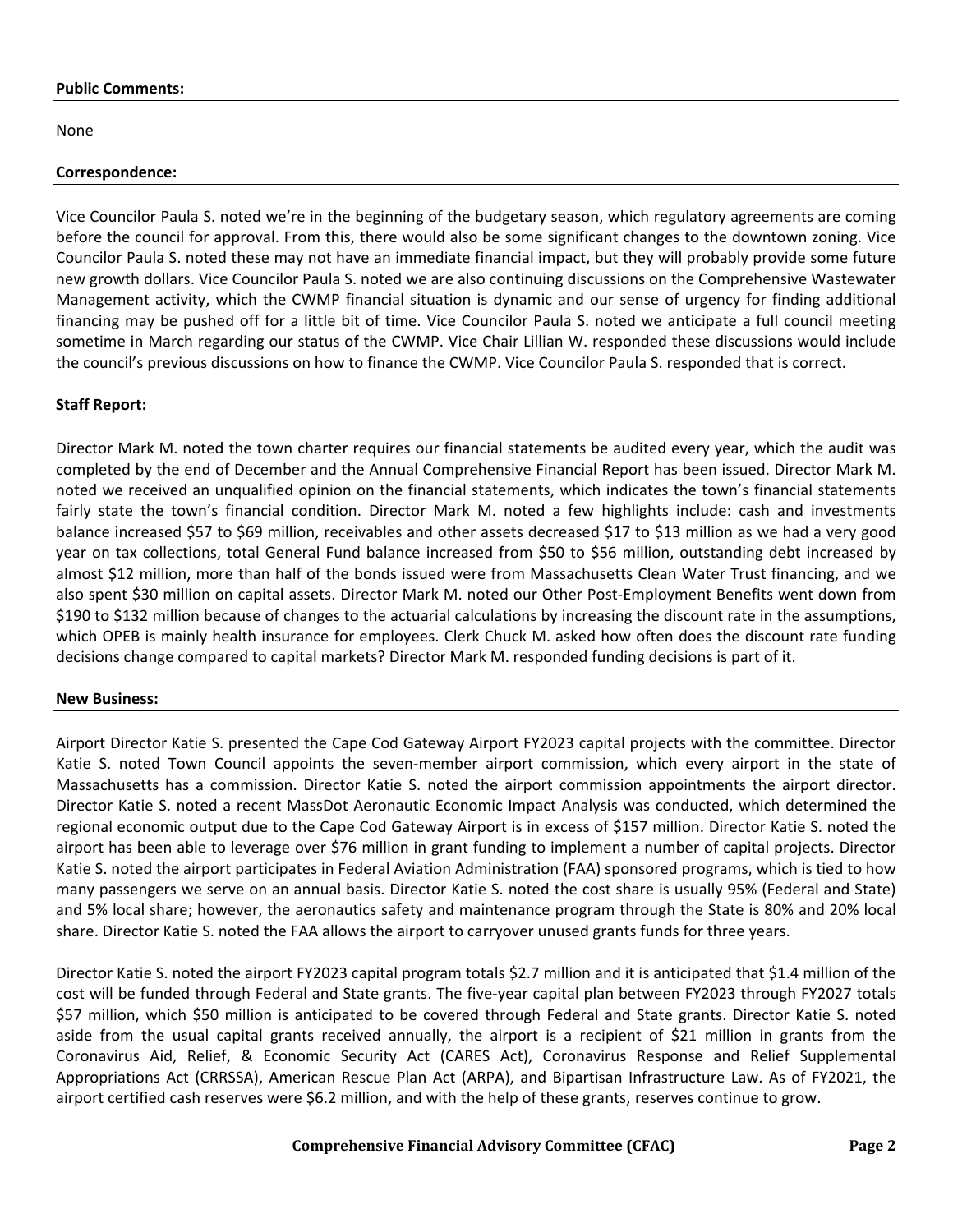Director Katie S. noted the first capital project request is for \$978,000 to replace the Aircraft Rescue and Firefighting vehicle. Parts for this vehicle are no longer being manufactured. The airport staff is first responders to emergencies at the airport before the fire department, which makes this vehicle replacement a high priority project for us. It is anticipated that 95% of the project will be funded through Federal and State grants and 5% from local share.

The next project request is for PFAS monitoring for \$105,000. Director Katie S. noted that in the event of an airport burning accident, we can't just use water, and that we need to use a chemical agent that smothers the fire. FAA regulations currently require the use of Aqueous Film-Forming Foams (ARFF). Director Katie S. noted ARFF chemicals are great for fighting a fire; however, it also includes chemicals that pollute drinking water. Director Katie S. noted the airport has been working with the Massachusetts Department of Environmental Protection Agency (DEP) and Town Manager to look for mitigation for our PFAS impacted areas. Director Katie S. noted the CIP does include several years funding for this effort, however, we are unable to get FAA and State funding for PFAS projects. This project includes soil testing and mitigation. Director Katie S. noted that 2 acres have currently been identified as areas with PFAS contamination. Director Katie S. noted we used to test the ARFF equipment by spraying the chemical on the ground, however, going forward the only time we will spray foam is if an aircraft requires it. Director Katie S. noted the airport hasn't had to spray foam since 2016. In addition, the airport has permanently capped the know PFAS contaminated areas so that rainwater can no longer get into that soil.

Director Katie S. noted that last project request is for \$1,200,000 to replace the Mo Gas and Diesel Fuel Tanks. It's a above ground concrete fuel tank and is getting old. We are also going to connect an emergency generator to this tank. Fuel is the airport's number one source of revenue, so we want to make sure we can still provide fuel when there is a power outage. FAA will cover 80% of the project cost and 20% local share.

Melanie P. asked does the payroll figure presented include the tenants at the airport? Director Katie S. responded it does include the tenants. Melanie P. asked is there a public communication budget for the PFAS mitigation at the airport? Director Katie S. responded there is, which we have just hired a media relation person at the airport. Director Katie S. noted we have been working with the town and DEP, and with a consultant to ensure that the right information is going out to the community. Director Katie S. noted we also have a lot of information that is posted on DEP's website, which we started reporting on the soils in 2016. Vice Chair Hector G. asked what are the terms of spending the CARES Act grant? Director Katie S. responded it is a reimbursable program related to COVID and allows the airport to take out normal operating cost. Director Katie S. noted this is why the airport is able to build up its reserves, for example, jet fuel purchases are a reimbursable item. Vice Chair Hector G. asked is there a deadline to use these funds? Director Katie S. responded there is a four-year deadline. Director Katie S. noted the airport would use all of the \$17 million CARES Act grant funds well before the expiration date. Vice Chair Hector G. noted this CARES Act grant is a real plus for the airport. Director Katie S. responded it has been and that many things happened at the airport during COVID as we experienced 90% of airline traffic plummeted. John S. asked is the runway extension project being mandated or is it to open up new opportunities? Director Katie S. responded that project has been in the airport master plan since 1991, and that we have a lot of air traffic that use the airport under reduced passenger and fuel load capacity because of the size of our runways. The runway extension was advanced in this new airport master plan, but it has to go through an environmental process and meeting all of our requirements from a federal standpoint. Director Katie S. noted this runway extension is hoping to accommodate existing and future fleets. Chair Lillian W. asked under the American Rescue Plan Act, do you have the same flexibility as the CARES Act. Director Katie S. responded we do, but under the ARPA it has been earmarked for concessions as we have certain tenants under a minimum annual guarantee agreement. These tenants based on lease agreements have a minimum annual guarantee, but during COVID, their numbers dropped considerably. The Federal Government recognized that, so they allow for some concession relief. Chair Lillian W. noted that the airport has seen an increase in fuel sales, but doesn't the country have a fuel shortage? Director Katie S. noted we did experience a fuel shortage, but only because of the availability of drivers to get the fuel to the airport.

Chair Lillian W. noted CFAC is very interested in what is happening at the Cape Plaza. Director Katie S. noted WS Development has provided an overview, and that their biggest concern is to make sure that they have an anchor store,